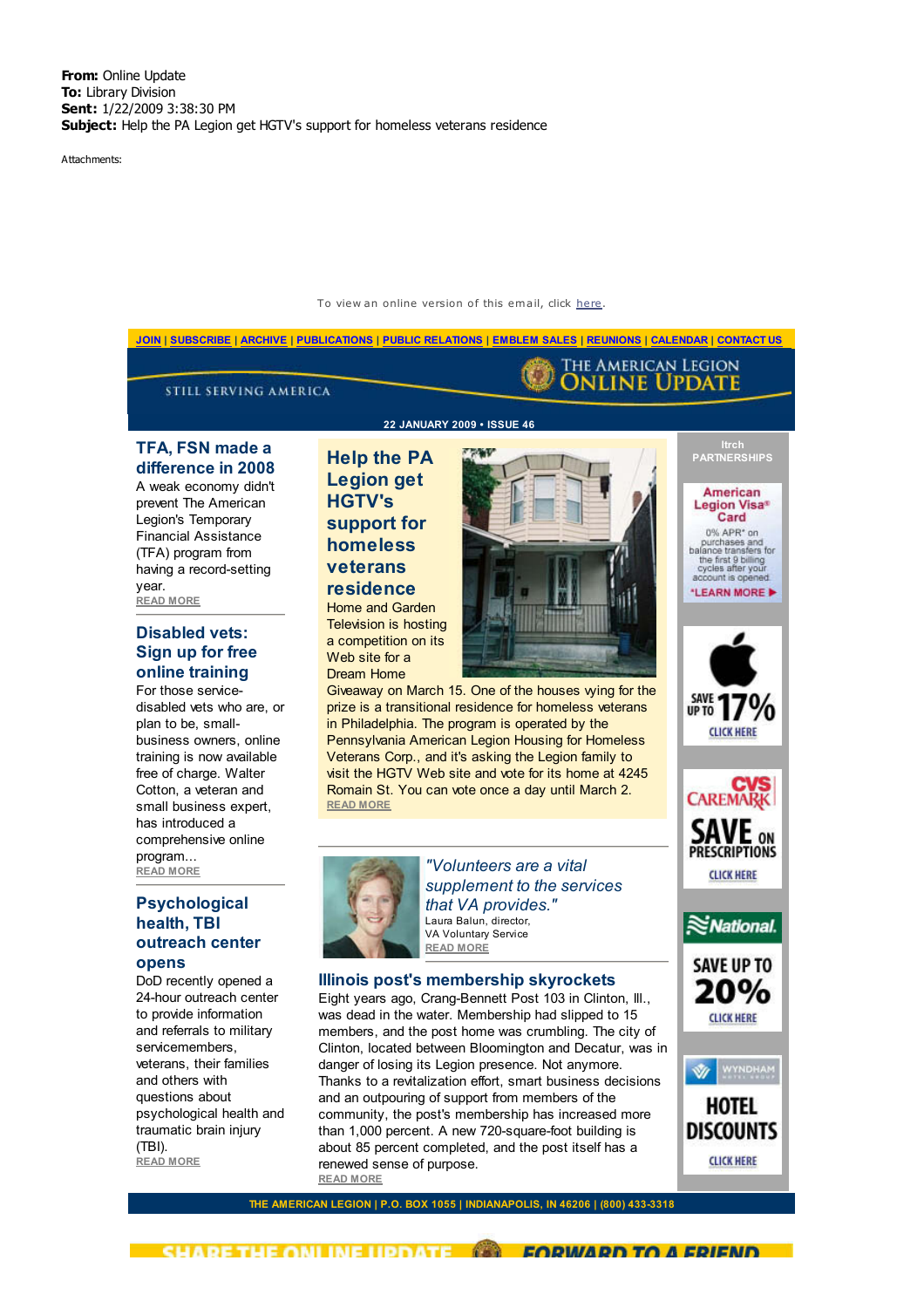Subcriber Information/Preferences

 $\sim$ 

I AURUMNA I AU HIPID

<u> Pulaun bili van Finland Sales – </u>

This em ail was sent to: **library@legion.org** This em ail was sent by: **The American Legion** 700 North Pennsylvania St., Indianapolis, IN 46204

Click here to view our privacy policy.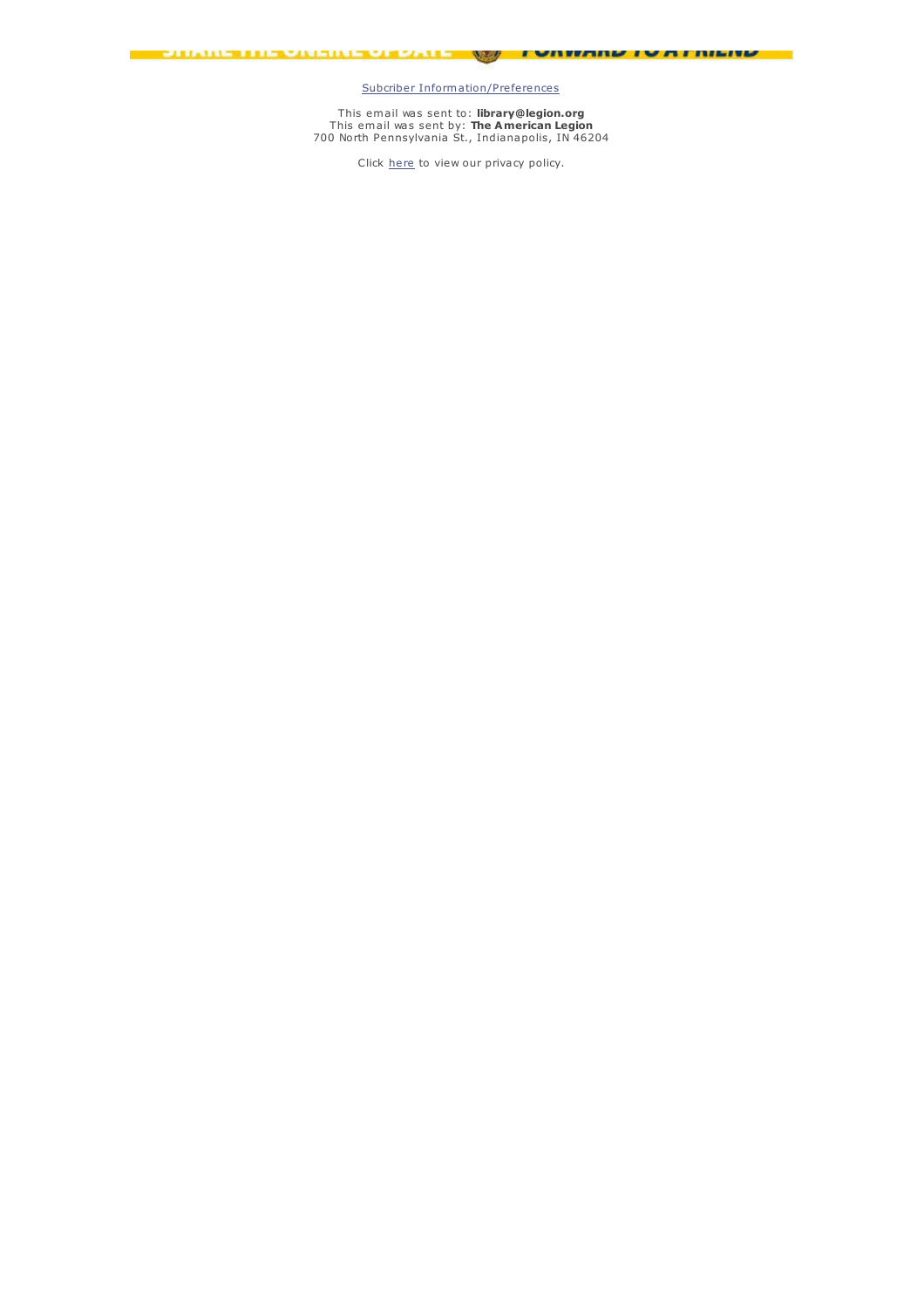Attachments:



incentive to businesses that hire Iraq and Afghanistan veterans. **READ MORE**

servicemembers returning home with injuries both visible and invisible, and explores the heroic struggles their families face on the way to discovering a "new normal." **READ MORE**

## To view an online version of this email, click here.